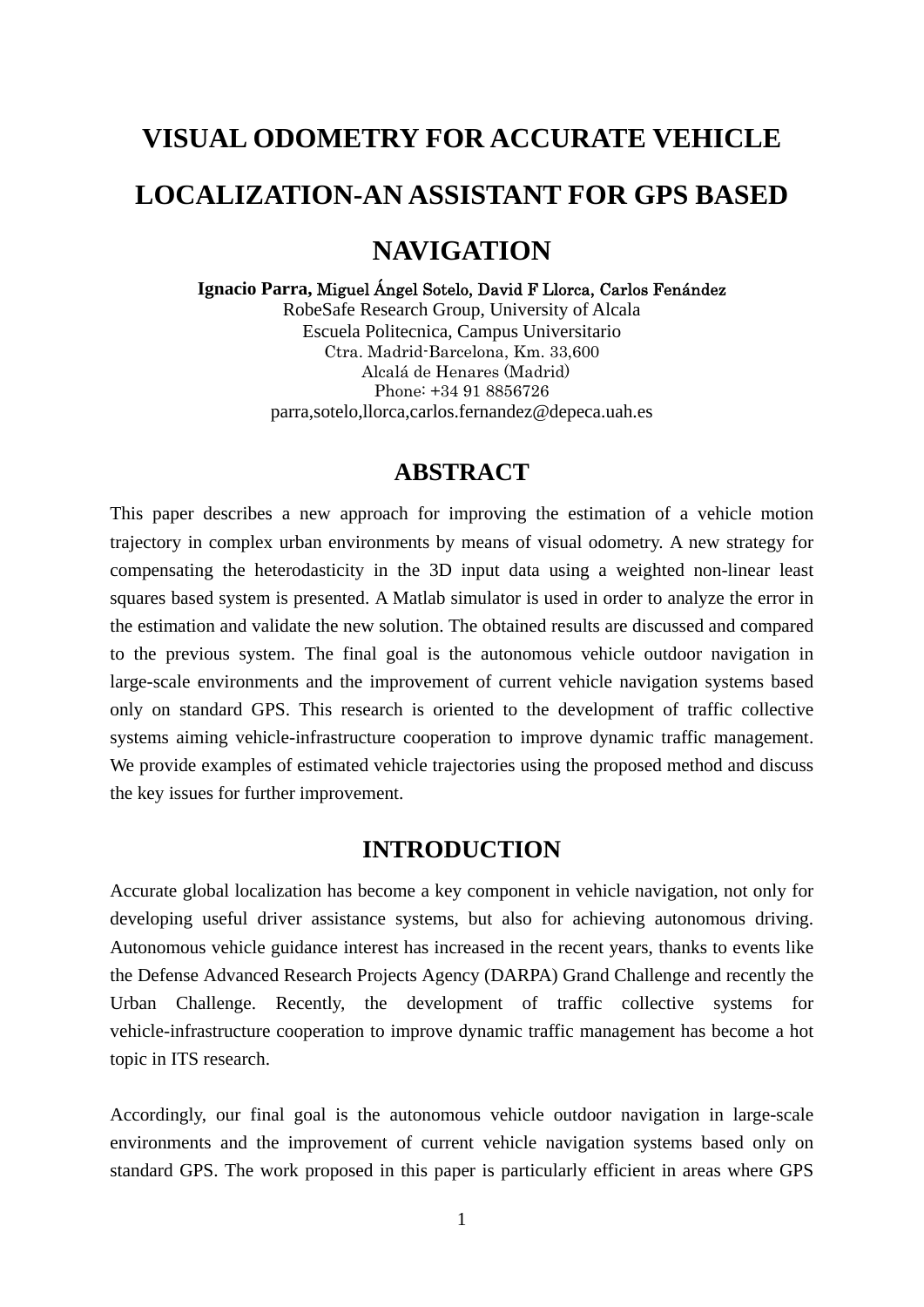signal is not reliable or even not fully available (tunnels, urban areas with tall buildings, mountainous forested environments, etc). Our research objective is to develop a robust localization system based on a low-cost stereo camera system that assists a standard GPS sensor for vehicle navigation tasks. Then, our work is focused on stereovision-based real-time localization as the main output of interest.

The idea of estimating displacements from two 3D frames using stereo vision has been previously used in [1, 2] and [3]. A common factor of these works is the use of robust estimation and outliers rejection using RANSAC [4]. In [2] a so-called firewall mechanism is implemented in order to reset the system to remove cumulative error. Both monocular and stereo-based versions of visual odometry were developed in [2], although the monocular version needs additional improvements to run in real time, and the stereo version is limited to a frame rate of 13 images per second. In [5] a stereo system composed of two wide Field of View cameras was installed on a mobile robot together with a GPS receiver and classical encoders. The system was tested in outdoor scenarios on different runs under 150 m. In [6], trajectory estimation is carried out using visual cues for the sake of autonomously driving a car in inner-city conditions.

In our previous work [7] the ego-motion of the vehicle relative to the road is computed using a stereo-vision system mounted next to the rear view mirror of the car. Feature points are matched between pairs of frames and linked into 3D trajectories. Vehicle motion is estimated using the non-linear, photogrammetric approach based on RANSAC. In the present work, a comprehensive study of the errors in our previous ego motion estimation system has led to an improvement of the solution to the non-linear system equations describing the vehicle motion. To study the nature of these errors, a simulator was implemented in MatLab where all the variables of the system could be controlled. The results suggest heterogeneous variances of the input data due to the intrinsic error in 3D estimations. The new solution is based in a weighted non-linear least squares algorithm which compensates for the heterodasticity of the system input data. Results show a 20 times improvement in the medium distance to the ground true data and a better fit to the shape of the trajectory.

The rest of the paper is organized as follows: in section *MatLab Simulator* the new simulator is briefly described and the heterodasticity in the input data is shown; section *Non linear least squares* presents the new solution; section *Error in 3D estimation* provides a description of the intrinsic errors in 3D estimation using a stereo system which will be used for the weighting scheme; section *Results* the improvements achieved are compared to the previous system, and finally section *Conclusions and future works* is devoted to conclusions and discussion on how to improve the current system performance in the future.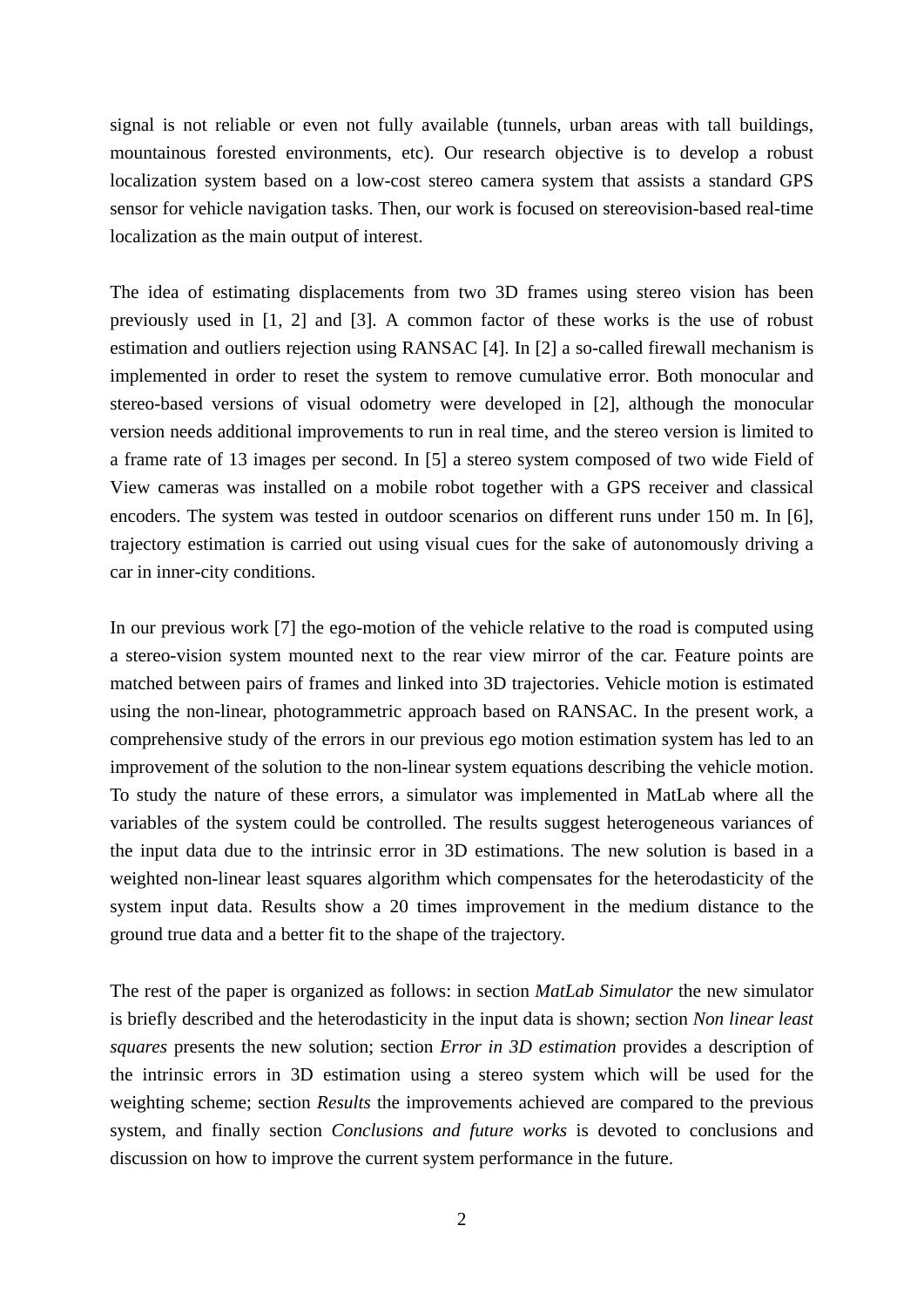## **MATLAB SIMULATOR**

Trajectory estimation and global positioning using ego motion is a difficult task from computer vision perspective. Large variations in environmental conditions (e.g. lighting, moving cars, poor texture scenes, repetitive patterns, etc.) make this problem particularly challenging. Understanding the influence of the different errors in the estimation is crucial to focus the research. In order to improve results a better understanding of the errors underlying our system is needed.

A mathematical study of the different errors present in the ego motion estimation was carried out using MatLab. To do so, the proposed trajectory estimation algorithm was programmed in MatLab assuming ideal conditions, and different errors were added one by one allowing us to measure their effect on the final trajectory estimation. In [Figure](#page-2-0) 1 a flow diagram of the simulator is shown.



**Figure 1. Flow diagram of the simulator implemented in Matlab** 

<span id="page-2-0"></span>The *inputs* to the simulator are twofold: on the one hand the simulator can be fed with *synthetic data* (synthetic trajectories and synthetic feature points) which will be used to test the influence of parameters we cannot control in real data such as the distribution of feature points in the images or the length and turnings of a trajectory. On the other hand the simulator can process *data recorded* from real runs on the test vehicle. Trajectories are recorded using an RTK-dGPS (Real Time Kinematic- differential GPS) and the detected features are stored to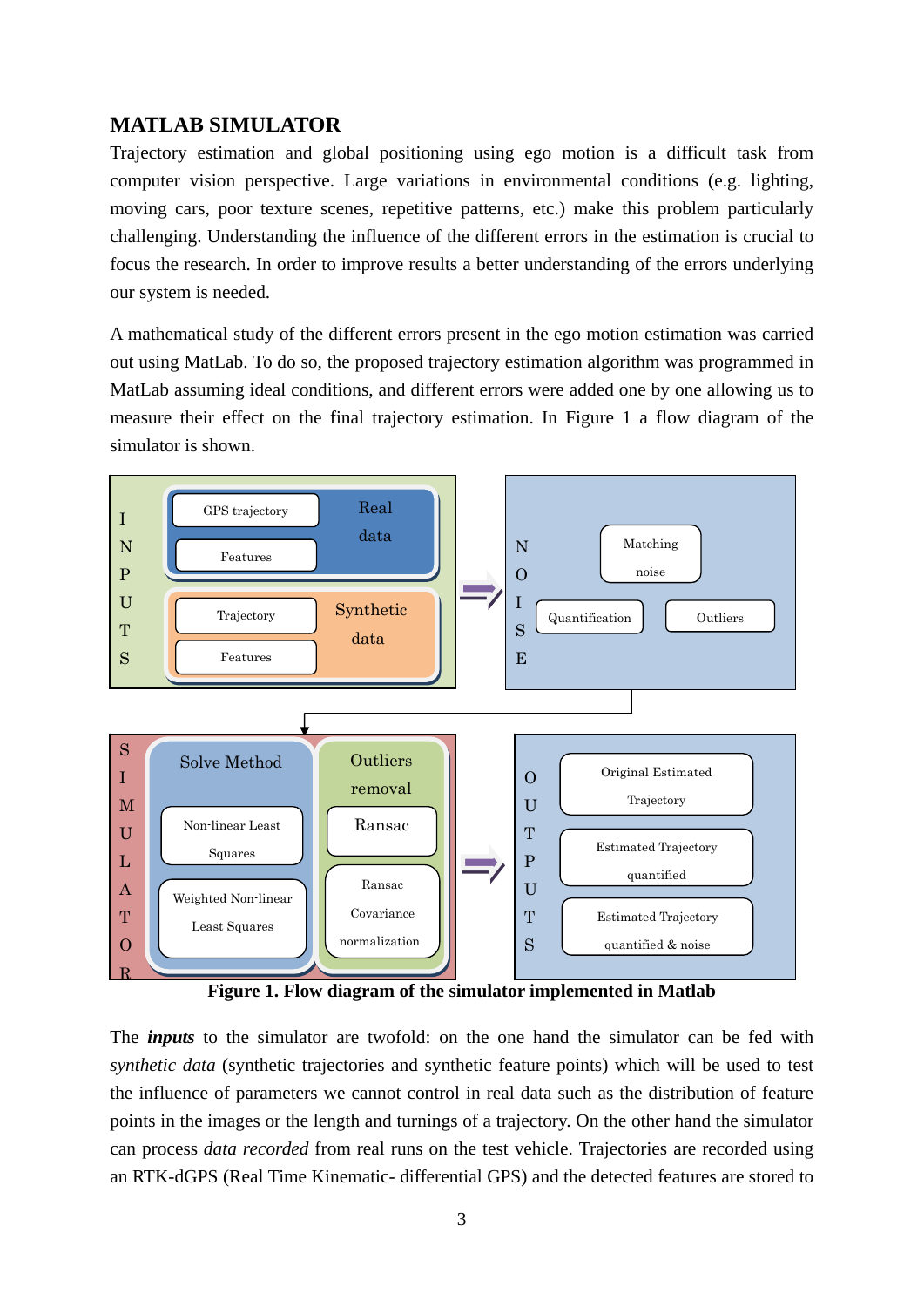be used as inputs to the simulator.

The *outputs* of the simulator are three. Firstly the original (synthetic or real) trajectory is used as ground truth for comparison purposes. The first output is the trajectory obtained processing the raw input data. The second one is the trajectory estimated using the raw input data quantified. The last one is the trajectory estimated using the raw input data quantified and adding the noises and outliers. The difference between the ground truth and the estimated trajectory from raw input data is due to the loss of information in the linearization step.

The *inputs* to the simulator are now briefly described:

- 1. *Synthetic trajectory module*: This module creates a trajectory described by successive rotation matrices and translational vectors. The trajectory is created by a queue of codified commands such as "move forward 50m at 30km/h" or "turn 45 degrees at 2 degrees/s". Also the sampling rate can be chosen (number of samples per second).
- 2. *Synthetic feature points module*: This module creates a cloud of N feature points using an statistical distribution inside programmable limits. For example we can create a cloud of uniformly distributed feature points between 2 and 20m in depth, -5 and 5m wide and 0 to 3m height. This allows us to measure the effect on the trajectory estimation of non uniformly distributed feature points such as areas where features are only detected on the road surface.
- 3. *Real GPS trajectories*: GPS NMEAS data are recorded with the test vehicle and the onboard standard GPS and RTK-dGPS. These data are converted to WGS-84 northing and easting and then into rotation and translational matrices for the simulator.
- 4. *Real 3D feature points*: The feature points detected by the real onboard system are stored and can be fed to the simulator. Although these points are not real 3D points in the sense that they will show errors in the 3D reconstruction, its spatial distribution will be more realistic than any random distribution we can create. This helps us to improve the algorithm in the simulator using data the real system will have to face.

Now the added *noises* and sources of error are described:

1. *Quantization in the 3D-2D transformation:* This is the error produced when the 3D points are projected into the image plane and transformed into pixel coordinates. The resolution of the pixel images is limited and, as a result, some information is lost in the projection. The higher the cameras resolution the smaller the error due to quantization. The 3D feature points (synthetic or real) passing through this module will be transformed according to the following projection equations: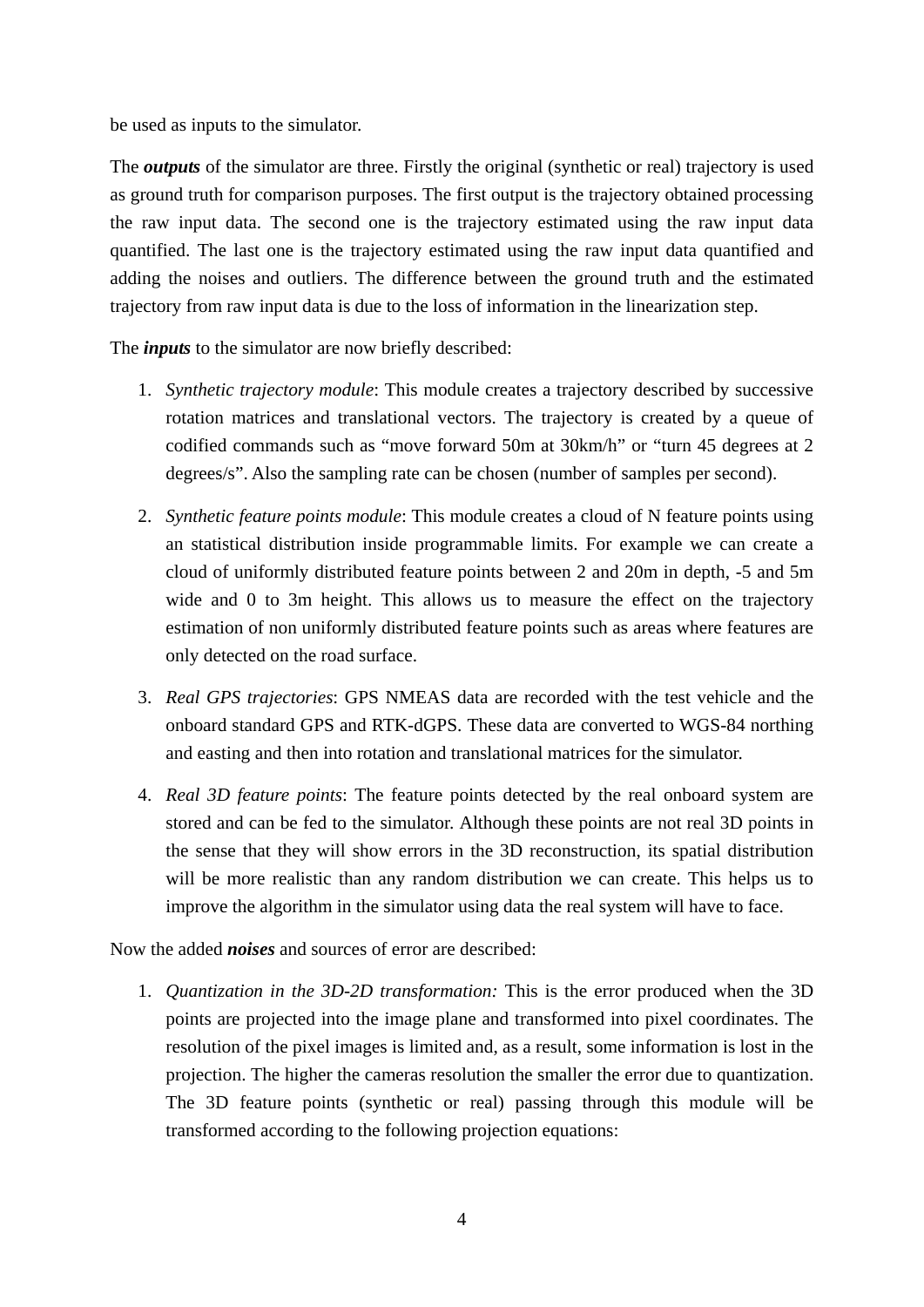$$
\begin{pmatrix} su \\ sv \\ s \end{pmatrix} = \begin{pmatrix} f/dx & 0 & u_0 & 0 \\ 0 & f/dy & v_0 & 0 \\ 0 & 0 & 1 & 0 \end{pmatrix} \cdot \begin{pmatrix} X \\ Y \\ Z \\ Z \\ 1 \end{pmatrix} = \begin{pmatrix} m_{11} & m_{12} & m_{13} & m_{14} \\ m_{21} & m_{22} & m_{23} & m_{24} \\ m_{31} & m_{32} & m_{33} & m_{34} \end{pmatrix} \cdot \begin{pmatrix} X \\ Y \\ Z \\ Z \\ 1 \end{pmatrix} = M \cdot P \tag{1}
$$

where  $(u, v)$  are the pixel coordinates for the 3D point  $(X, Y, Z)$  and  $(f, d_x, d_y, u_0, v_0)$ 

the camera intrinsic parameters. The camera intrinsic parameters are real camera calibration parameters obtained through a calibration process. This error is the cause for the decrease of accuracy in the depth coordinate estimation of stereo systems. The further the points selected for the trajectory estimation the higher the uncertainty there will be in the depth coordinate of these points.

2. *Noise in the matching process:* Given a calibrated rig of cameras and a correspondence between two points, one on the left camera  $(u_1, v_1)$  and another one on the right  $(u_r, v_r)$  the 3D position P of the point in the world coordinate system is given by :

$$
A \cdot P = b \rightarrow P = (A^T \cdot A)^{-1} \cdot A^T \cdot b = (X, Y, Z)^T
$$
 (2)

where *A* is the matrix containing the equations for the 3D to 2D transformation for each one of the cameras and  $b$  the independent term of the same equations (see Equations 12 and 13). Matrices  $\vec{A}$  and  $\vec{b}$  are written as a function of the cameras intrinsic parameters and the matching points on the left camera  $(u_1, v_1)$  and the right camera  $(u_r, v_r)$ . Random noise is added to the pixel position of the right camera to express the uncertainty on the matching process.

$$
p_r = (u_r, v_r) + N(0,1)
$$
 (3)

3. *Outliers from the matching process*: In urban cluttered environments repetitive patterns such as zebra crossings, building windows, fences, etc. can be found. As a consequence the input data for the ego-motion estimation will be regularly corrupted by these bad matches which will decrease the accuracy of the estimation. In this module synthetic outliers (points that don't fit the solution) are added to the initial data. The number and nature -how far they are from the solution- of the outliers can be programmed in the simulator.

Finally the *outputs* of the simulator are described:

*1. Original estimated trajectory:* The trajectory estimated by the simulator using the 3D matched pairs of points. No quantization or noise is added. This is the equivalent to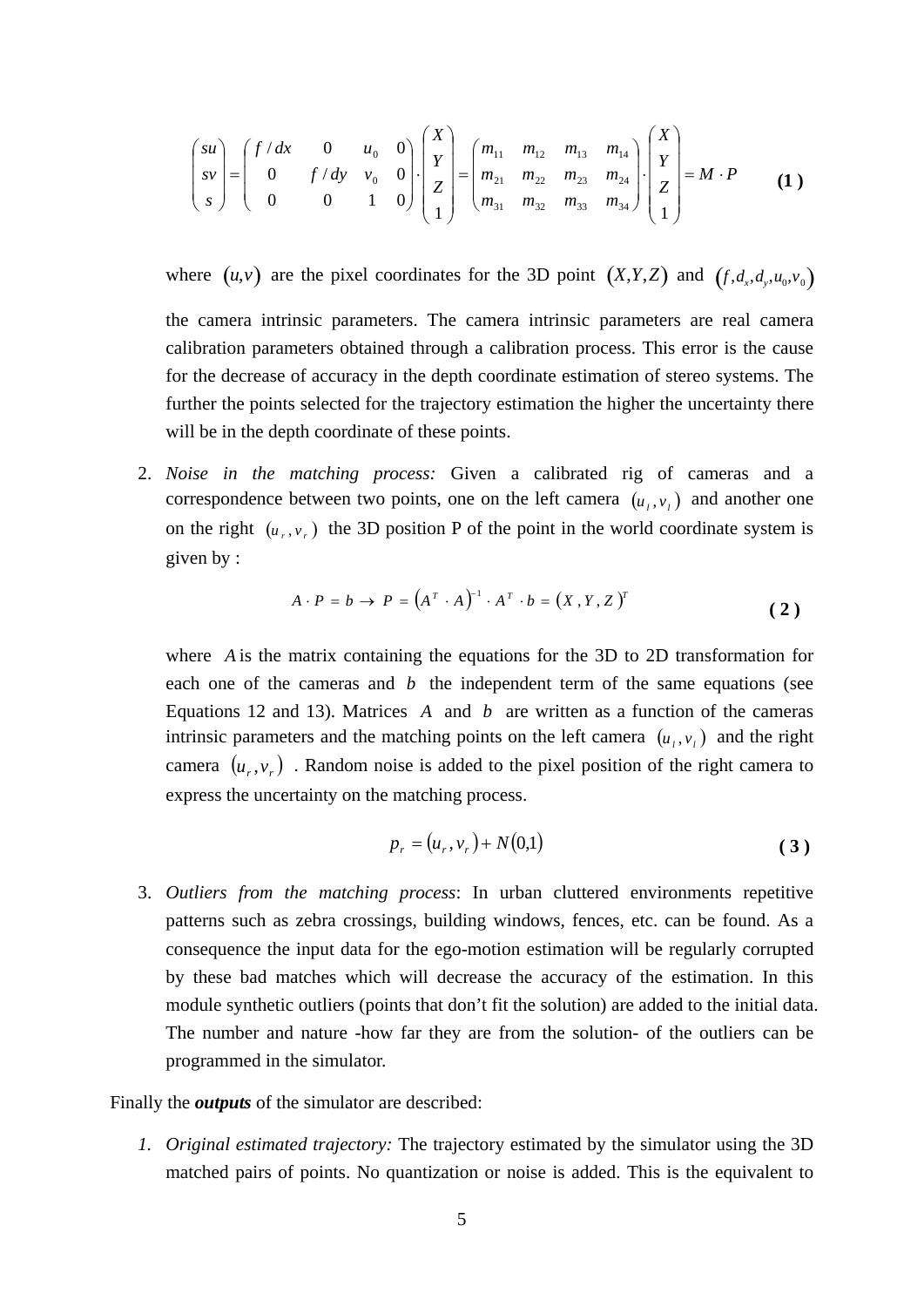cameras with infinite resolution and perfect matches. The only error is due to the inaccuracies in the trajectory estimation algorithm, mainly because of the linearization of a non-linear problem.

- *2. Estimated trajectory quantified:* The trajectory estimated by the simulator using the 3D matched pairs of points after the quantization process. This is the equivalent to cameras with finite resolution -which can be chosen in the simulator parameters- and perfect matches. The main error is due to the loss in accuracy in the quantization.
- 3. *Estimated trajectory quantified & noise:* The trajectory estimated by the simulator using the 3D matched pairs of points after the quantization process and adding noises. This is the equivalent to cameras with finite resolution, uncertainty in the matches and outliers. This is the most similar equivalent to the real system.

#### **Heterodasticity of the input data**

Analysis of the regression residuals, or some transformation of the residuals, is very useful for detecting inadequacies in the model or problems in the data. The true errors in the regression model are assumed to be normally and independently distributed random variables with zero mean and common variance [8,9]. The plot of the residuals against the fitted values of the dependent variable is particularly useful. A random scattering of the points above and below e=0 with nearly all the points being in a band is expected if the assumptions are satisfied. Any pattern in the magnitude of the dispersion about zero associated with changing estimated values ( $\hat{P}$ ) suggest heterogeneous variances of the error ( $e$ <sub>*i*</sub>).

In this system the residuals are the difference between the estimated value and the value used to solve the system. Given two triplets of 3D points matched in times 0 and 1  $(P_1, P_0)$  we solve for the rotation matrix R and translational vector T that takes  $P_0$  to  $P_1$ :

$$
\hat{P}_1 = R \cdot P_0 + T \tag{4}
$$

The residual will be defined as:

$$
e = \hat{P}_1 - P_1 \tag{5}
$$

In [Figure 3](#page-6-0) the residuals for the estimations versus the estimated values are shown. The fan-shaped pattern in [Figure 2](#page-6-0) is the typical pattern when the variance increases with the mean of the dependent variable.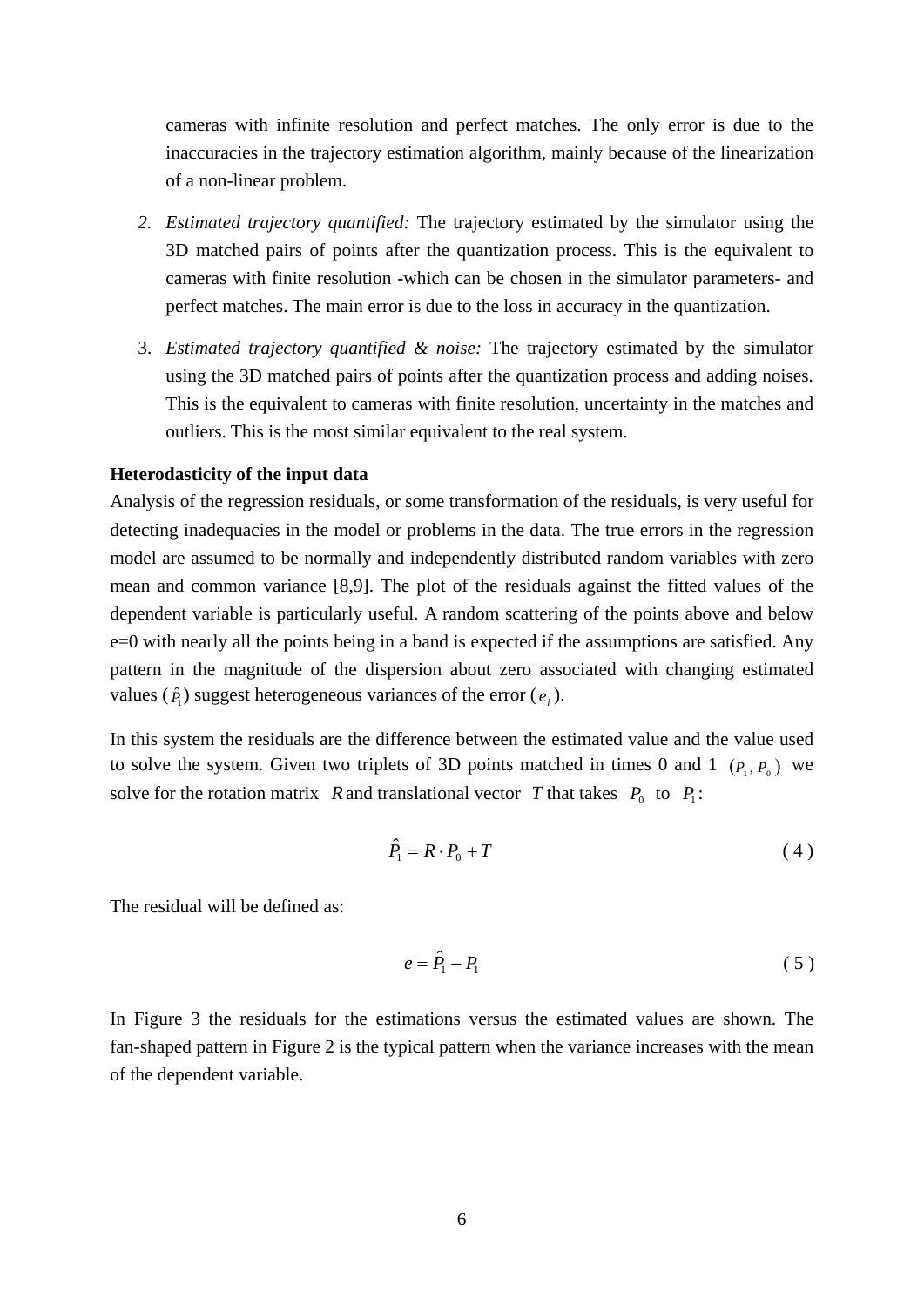

**Figure 2. Residuals for the estimated trajectory versus the estimated value** 

<span id="page-6-0"></span>If the functional relationship between the variance and the mean is known, a transformation exists that will make the variance (approximately) constant.

The linear least squares are based on the implicit assumption that the errors are uncorrelated with each other and with the independent variables and have equal variance. If, however, the measurements are uncorrelated but have different uncertainties, a modified approach might be adopted. When a weighted sum of squared residuals is minimized, the estimation is BLUE (Best Linear Unbiased Estimator) if each weight is equal to the reciprocal of the variance of the measurement [10].

## **NON-LINEAR WEIGHTED LEAST SQUARES**

Given a calibrated rig of cameras and a correspondence between 2 triplets of 3D reconstructed points at time  $t_0$  and  $t_1$  respectively  $P_0 = \begin{bmatrix} X_0 & Y_0 & Z_0 \end{bmatrix}$  and  $P_1 = \begin{bmatrix} X_1 & Y_1 & Z_1 \end{bmatrix}$  the system to solve for the movement is given by at least 3 of these triplets in the equation given by:

$$
P_1 = P_0 \cdot R + T \tag{6}
$$

<span id="page-6-1"></span>where  $R$  is the rotational matrix for the movement and  $T$  is the translational vector. The motion between the two times is represented by vector  $w = \begin{bmatrix} \theta_x & \theta_y & \theta_z & t_x & t_y & t_z \end{bmatrix}$  where

 $\begin{bmatrix} \theta_x & \theta_y & \theta_z \end{bmatrix}$  are the pitch yaw and roll angles for the movement and  $\begin{bmatrix} t_x & t_y & t_z \end{bmatrix}$  is the translational vector.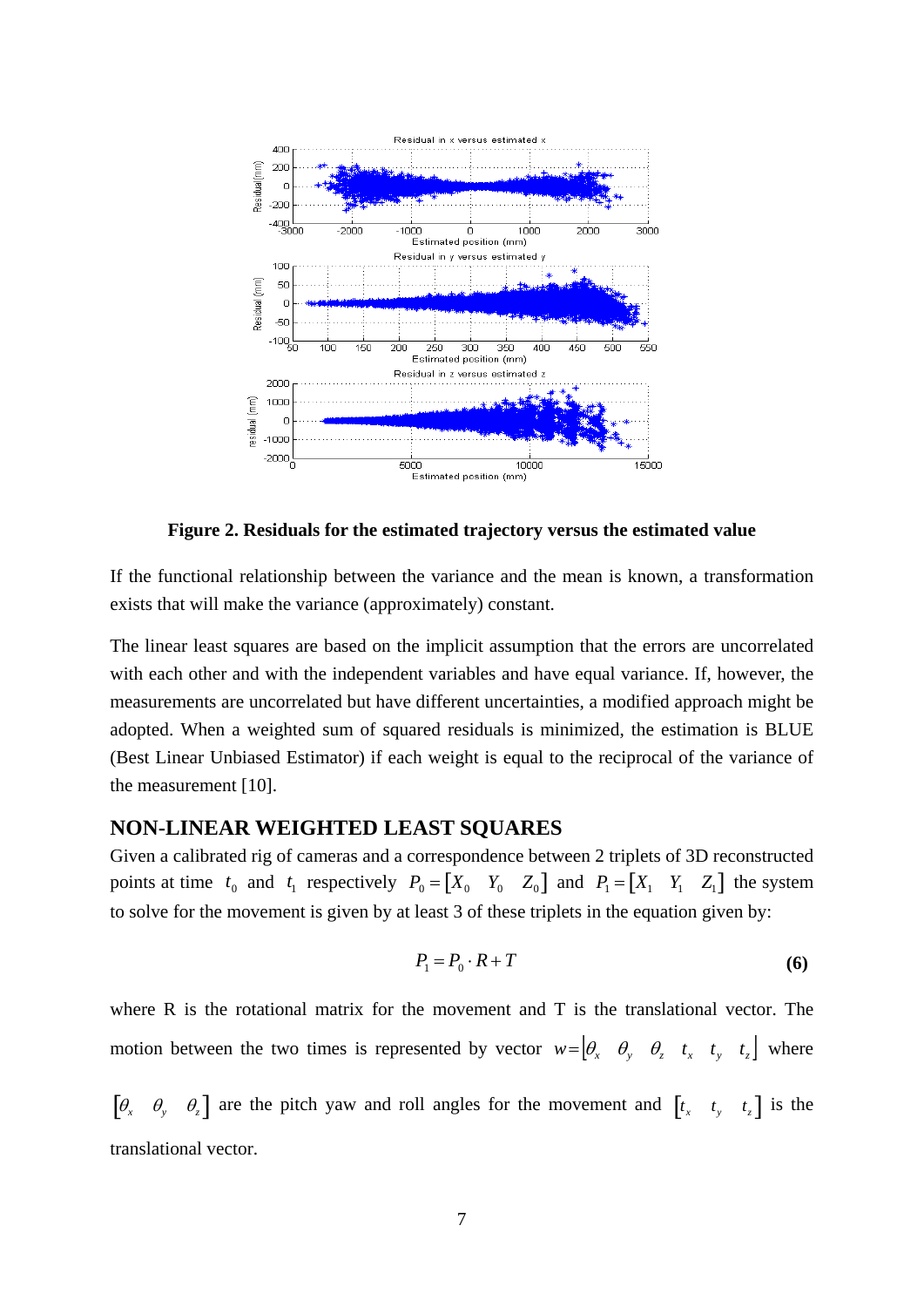Using a non-linear weighted least squares scheme the function to minimize is given by the so called reprojection error and using the Taylor's expansion first term:

$$
E(x) = \sum_{i=0}^{N} W_i \cdot (f_i(x) - b_i)^2 \approx \sum_{i=0}^{N} W_i \cdot (f_i(x) + \nabla f_i(x) \cdot \delta(x) - b_i)^2
$$
 (7)

where  $W_i$  are the weights associated to each one of the residuals,  $f_i$  are Equation [\(6\)](#page-6-1) for each one of the point pairs and  $b_i$  are the 3D coordinates for  $P_i^0$  given by the correspondence matching.

The equation to minimize can be written as:

$$
W_i \cdot \nabla f_i(x) \cdot \delta(x) - W_i \cdot (b_i - f_i(x)) = 0 \tag{8}
$$

Writing in matricial form:

$$
W_i \cdot J \cdot dw = W_i \cdot C \tag{9}
$$

where  $J = \nabla f_i(x)$  is the Jacobian matrix and  $C = (b_i - f_i(x))$ 

Solving using the pseudoinverse:

$$
dw = (J^T \cdot W_i \cdot J)^{-1} \cdot J^T \cdot W_i \cdot C \tag{10}
$$

The weight matrix for each point will be defined by its covariance matrix:

$$
W_i = \frac{1}{\text{cov}(P_i)}\tag{11}
$$

#### **ERROR IN 3D ESTIMATION**

To compensate for the heterodasticity in the input data using weighted non-linear least squares we need to calculate an expression for the different variances of the reconstructed 3D points. Here, our approach for computing the quantization error covariance for each point is briefly described.

Given a calibrated rig of cameras and a correspondence between two points, one on the left camera  $(u_1, v_1)$  and another one on the right  $(u_r, v_r)$  the 3D position of the point in the world coordinate system is given by Equation (2) where *A* is the matrix containing the equations for the 3D to 2D transformation for each one of the cameras and *b* the independent term of the same equations. Matrices *A* and *b* are written as a function of the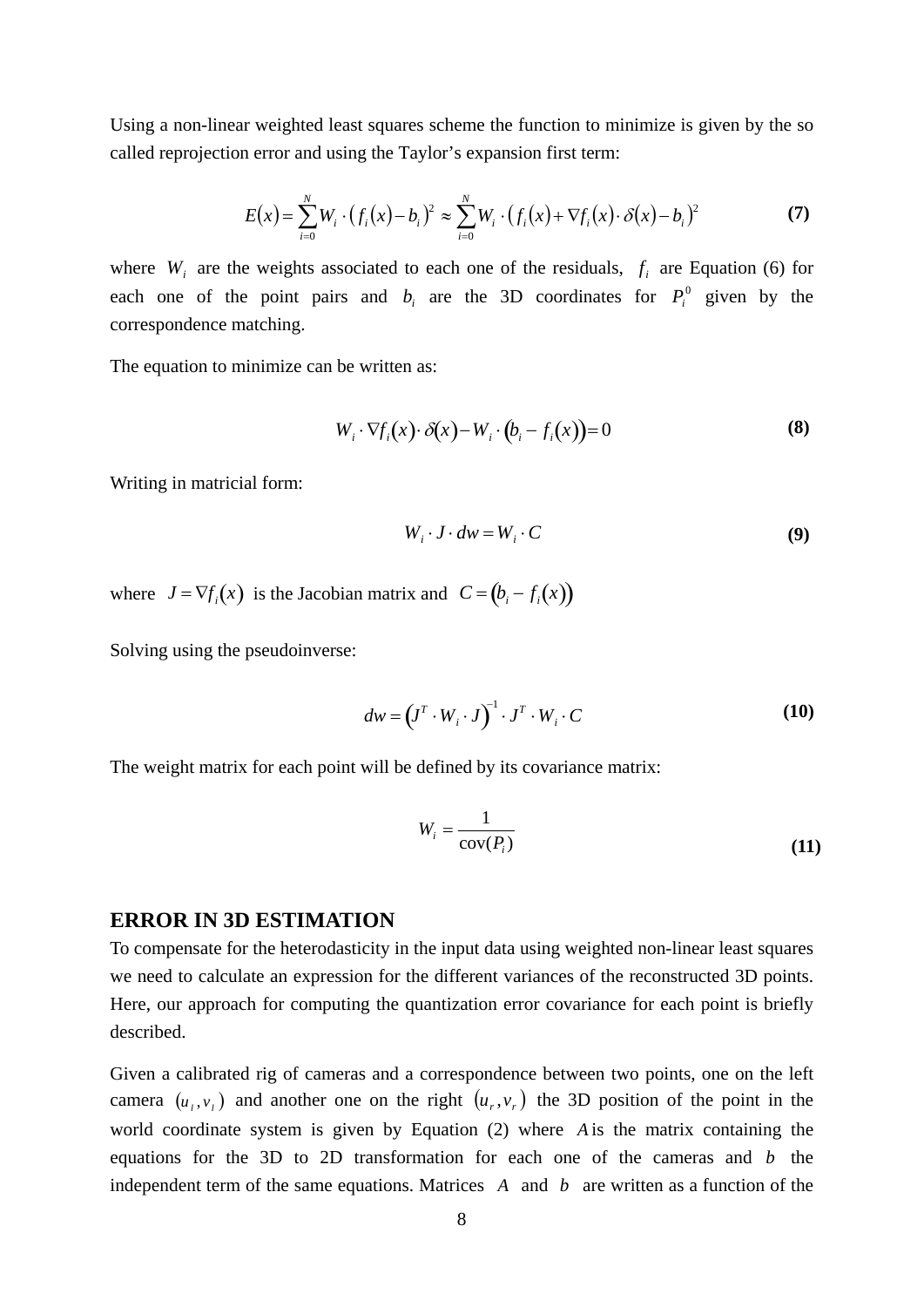<span id="page-8-0"></span>cameras intrinsic parameters:

$$
A = \begin{pmatrix} u_{1} \cdot m_{31}^{L} - m_{11}^{L} & u_{1} \cdot m_{32}^{L} - m_{12}^{L} & u_{1} \cdot m_{33}^{L} - m_{13}^{L} \\ v_{1} \cdot m_{31}^{L} - m_{21}^{L} & v_{1} \cdot m_{32}^{L} - m_{22}^{L} & v_{1} \cdot m_{33}^{L} - m_{23}^{L} \\ u_{r} \cdot m_{31}^{R} - m_{11}^{R} & u_{r} \cdot m_{32}^{R} - m_{12}^{R} & u_{r} \cdot m_{33}^{R} - m_{13}^{R} \\ v_{r} \cdot m_{31}^{R} - m_{21}^{R} & v_{r} \cdot m_{32}^{R} - m_{22}^{R} & v_{r} \cdot m_{33}^{R} - m_{23}^{R} \end{pmatrix}
$$
\n
$$
b = \begin{pmatrix} m_{14}^{L} - u_{1} \cdot m_{34}^{L} \\ m_{24}^{L} - v_{1} \cdot m_{34}^{L} \\ m_{14}^{R} - u_{r} \cdot m_{34}^{R} \\ m_{24}^{R} - v_{r} \cdot m_{34}^{R} \\ m_{24}^{R} - v_{r} \cdot m_{34}^{R} \end{pmatrix}
$$
\n(13)

<span id="page-8-1"></span>Each camera intrinsic parameters  $\begin{bmatrix} M^L & M^R \end{bmatrix}$  are estimated using an off-line calibration process. The intrinsic parameters describe the 3D to 2D transformation for each one of the cameras according to the Equation (1). In order to compute how the different errors in quantization in  $T = (u_1, v_1, u_2, v_3)$  affect the 3D position the partial derivatives for Equation (2) are computed.

$$
\frac{\partial (A \cdot P)}{\partial T} = \frac{\partial b}{\partial T} \tag{14}
$$

Applying the product rule for matrices:

$$
P^T \frac{\partial A^T}{\partial T} + A \frac{\partial P}{\partial T} = \frac{\partial b}{\partial T} \to A \frac{\partial P}{\partial T} = \frac{\partial b}{\partial T} - P^T \frac{\partial A^T}{\partial T}
$$
(15)

denoting C as the right term of Equation (15) the expression for how the inaccuracies in the pixel position affect the 3D reconstruction is obtained:

$$
A \cdot \frac{\partial P}{\partial T} = C \to \frac{\partial P}{\partial T} = (A^T \cdot A)^{-1} \cdot A^T \cdot C \tag{16}
$$

Solving the partial derivatives for Equation (15) and using equations [\(12\)](#page-8-0) and [\(13\)](#page-8-1) and substituting values from equation (1):

$$
C = \frac{\partial b}{\partial T} - P^T \frac{\partial A^T}{\partial T} = I_{4x4} \cdot \begin{pmatrix} -m_{34}^L - m_{31}^L \cdot X - m_{32}^L \cdot Y - m_{33}^L \cdot Z \\ -m_{34}^L - m_{31}^L \cdot X - m_{32}^L \cdot Y - m_{33}^L \cdot Z \\ -m_{34}^R - m_{31}^R \cdot X - m_{32}^R \cdot Y - m_{33}^R \cdot Z \\ -m_{34}^R - m_{31}^R \cdot X - m_{32}^R \cdot Y - m_{33}^R \cdot Z \end{pmatrix} = \begin{pmatrix} -Z & 0 & 0 & 0 \\ 0 & -Z & 0 & 0 \\ 0 & 0 & -Z & 0 \\ 0 & 0 & 0 & -Z \end{pmatrix}
$$
 (67)

Assuming T is a normally distributed random variable with mean 0 and variance: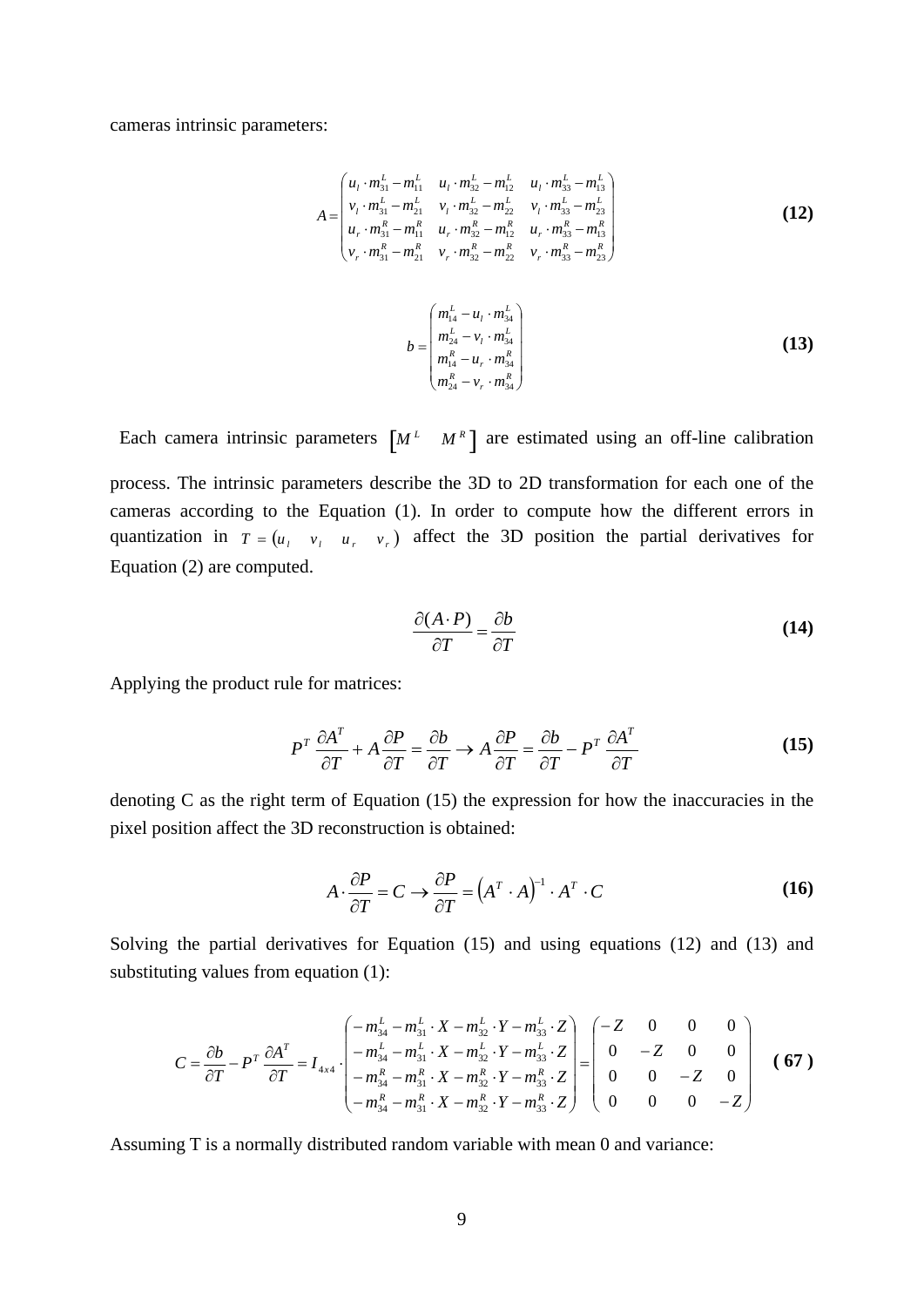$$
\sigma_{T}^{2} = \begin{pmatrix} \sigma_{u_{t}}^{2} & 0 & 0 & 0 \\ 0 & \sigma_{v_{t}}^{2} & 0 & 0 \\ 0 & 0 & \sigma_{u_{r}}^{2} & 0 \\ 0 & 0 & 0 & \sigma_{v_{r}}^{2} \end{pmatrix}
$$
 (18)

where  $\sigma_{u_l}^2$ ,  $\sigma_{v_r}^2$ ,  $\sigma_{u_r}^2$ ,  $\sigma_{v_r}^2$  are the uncertainties in pixels on the measure of T, the final expression for the quantization error covariance is:

$$
\text{cov}\left(\frac{\partial P}{\partial T} \cdot T\right) = \text{E}\left[\left(\frac{\partial P}{\partial T} \cdot T\right) \cdot \left(\frac{\partial P}{\partial T} \cdot T\right)^T\right] = \frac{\partial P}{\partial T} \cdot \text{E}\left[T^2\right] \cdot \left(\frac{\partial P}{\partial T}\right)^T = \begin{pmatrix} \Delta_{xx} & 0 & 0\\ 0 & \Delta_{yy} & 0\\ 0 & 0 & \Delta_{zz} \end{pmatrix} \tag{19}
$$

### **RESULTS**

The proposed weighted non-linear least squares solution was tested in the simulator and compared to the standard non-linear least squares. The different algorithms were tested using a synthetic trajectory of approximately 406 m. with several turns and straight stretches. The simulation velocity was 30 km/h and the sampling rate was 6 frames per second. The feature points were generated using a uniform distribution ranging [-3 3] meters wide (x axis), [0 2] meters in height (y axis) and [1 20] m in depth (z axis). The same trajectory was reconstructed using the ideal system, non-linear least squares and the previously explained non-linear weighted least squares.



**Figure 3. (left) Distance to the real trajectory point per frame for the ideal, non-linear least squares and weighted non-linear lest squares methods. (Right) Original, non-linear least squares and weighted non-linear least squares estimated trajectories** 

The results in [Table 1](#page-10-0) show an improvement in the mean distance to the real points of about 20 times the previous ones. All the figures in the table are improved, but the most significant improvement is the actual shape of the estimated trajectory, which can be seen in Figure 3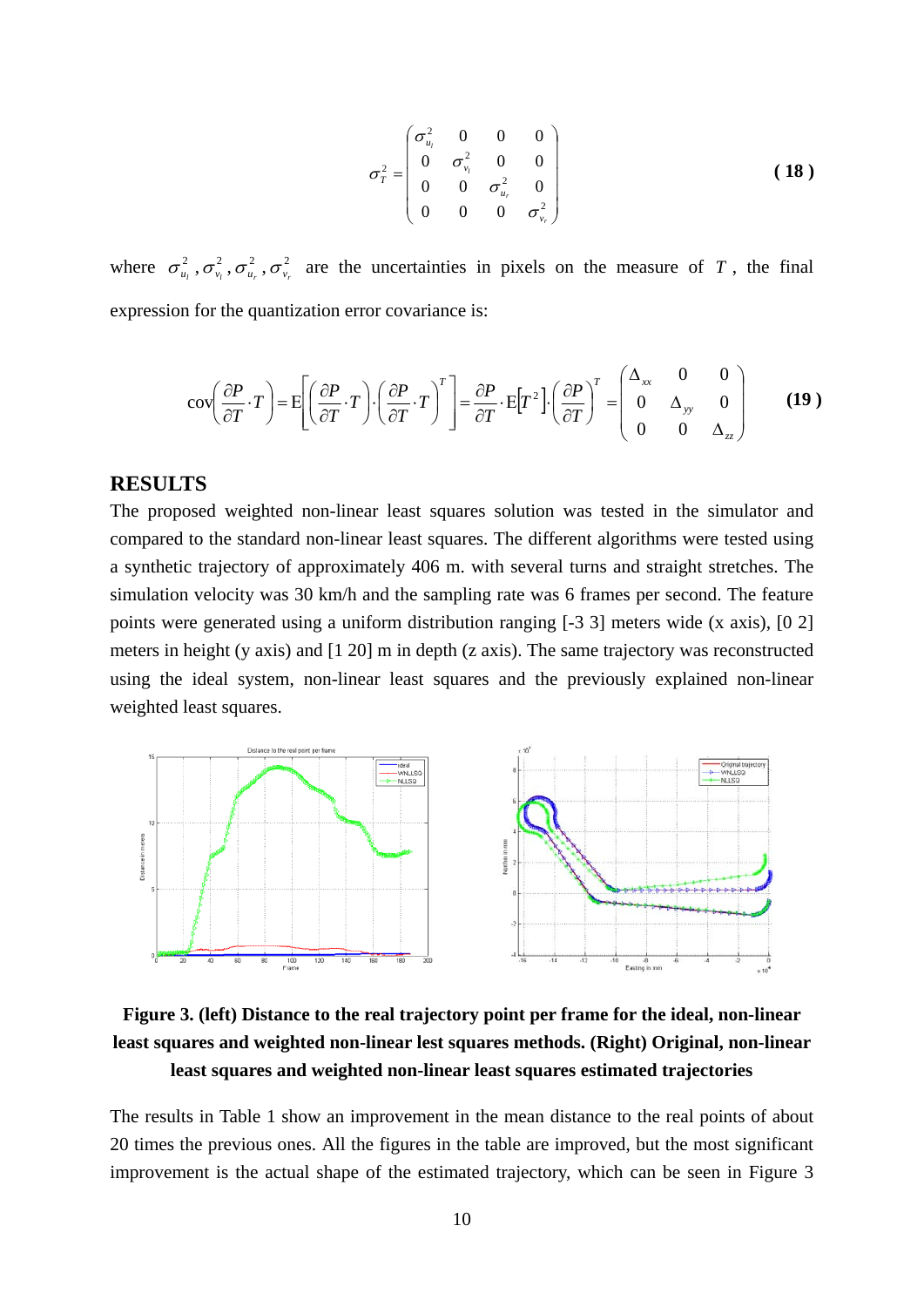(right). The trajectory with the weighted estimation keeps the shape of the original trajectory while the heterodasticity in the non weighted solution bends the trajectory drifting it away from the real one.

|                     | Mean/max    | Mean/max    | Mean/max    | <b>Max distance</b> | <b>Mean distance</b> | Length of the | <b>Estimated length</b> |
|---------------------|-------------|-------------|-------------|---------------------|----------------------|---------------|-------------------------|
|                     | error in tx | error in tz | error in    | to real point       | to real point $(m)$  | run(m)        | (m)                     |
|                     | (mm)        | (mm)        | yaw (rad)   | (m)                 |                      |               |                         |
| <b>Ideal System</b> | 0.000001    | $-0.000043$ | 0.000000    | 0.137823            | 0.074141             | 405.793244    | 405.793815              |
|                     | 0.000022    | 0.000096    | 0.000000    |                     |                      |               |                         |
| non-linear          | $-0.465969$ | -7.599702   | $-0.000021$ | 14.190766           | 9.005537             | 405.793244    | 404.482130              |
| <b>LSQ</b>          | 187.853817  | 178.345743  | 0.039577    |                     |                      |               |                         |
|                     |             |             |             |                     |                      |               |                         |
| Non-linear          | $-0.310400$ | $-7.968557$ | $-0.000036$ | 0.746929            | 0.413442             | 405.793244    | 404.199836              |
| <b>WLSQ</b>         |             |             |             |                     |                      |               |                         |
|                     | 32.527168   | 155.569126  | 0.007994    |                     |                      |               |                         |

<span id="page-10-0"></span>**Table 1. Performance of the ideal, non-linear least squares and weighted non-linear least squares estimated trajectories** 

## **CONCLUSIONS AND FUTURE WORK**

We have described a method for improving the estimation of a vehicle's trajectory in urban environments by means of visual odometry. An analysis of the errors in the system has been presented using a simulator developed in MatLab. The results shown, indicate that the error in the 3D reconstruction is heterocedastic, making necessary a weighted non-linear least squares solution. Covariance of the 3D reconstruction has been computed to be used as weights for the weighted system. The resulting method has developed an error around 20 times smaller than the previous one and better fit to the shape of the trajectories.

We are currently fusing this visual odometry information with a commercial inexpensive GPS to produce accurate estimates of the vehicle global position. The final goal is to aid the navigation system in areas where GPS signal is not reliable or even not fully available (tunnels, urban areas with tall buildings, mountainous forested environments, etc). At the same time the ego motion information is being used to navigate, without a GPS receptor inside a map (OpenStreetMaps [11]) with the goal of the development of traffic collective systems aiming vehicle-infrastructure cooperation to improve dynamic traffic management

**Acknowledgements:** This work has been supported by the Spanish Ministry of Education and Science by means of the project GUIADE P9/08